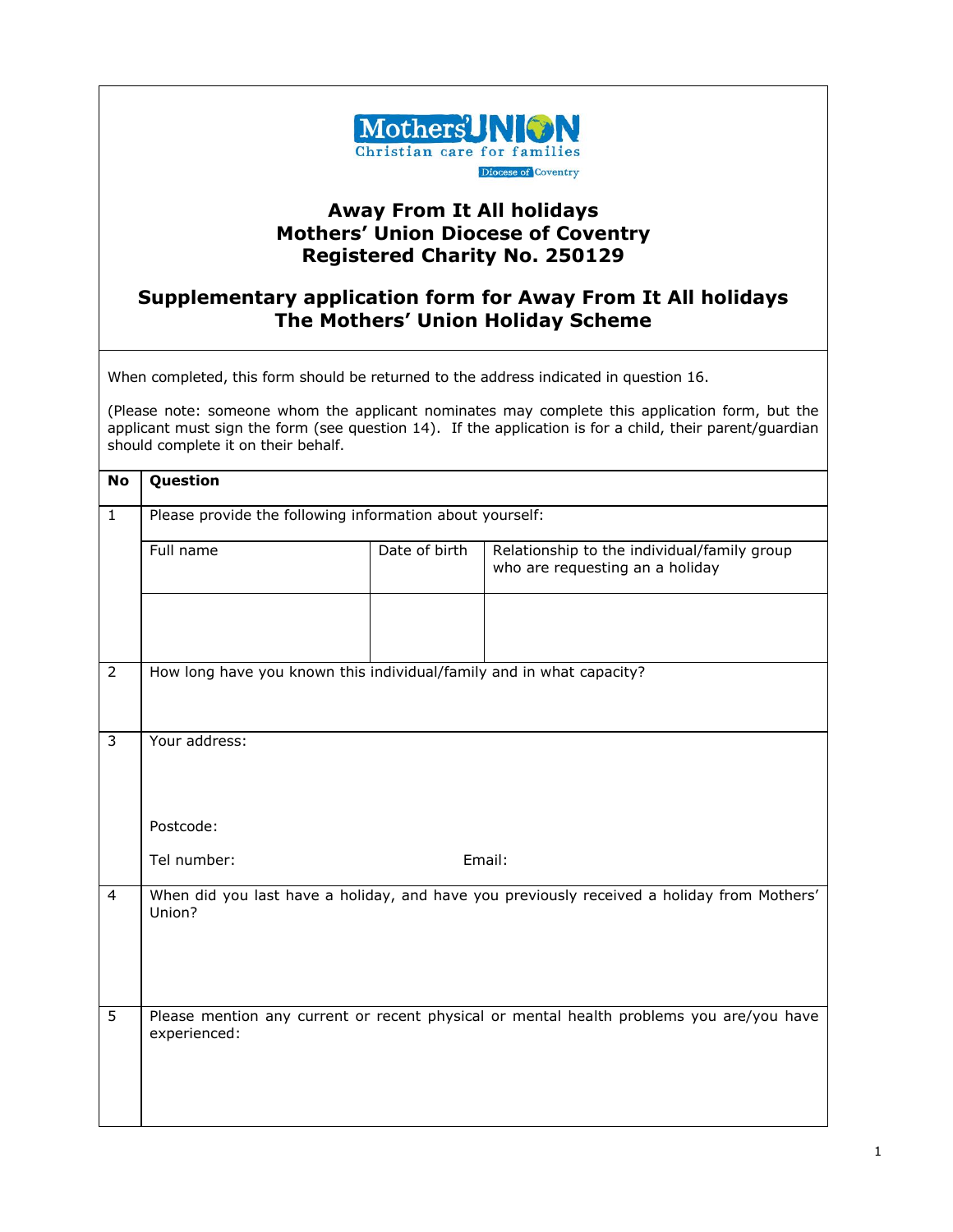| 6              | Please mention any medication which you are currently taking:                                                                                                                                                                                                                                                                                                                                                                                                                                                                                                                                                            |  |  |
|----------------|--------------------------------------------------------------------------------------------------------------------------------------------------------------------------------------------------------------------------------------------------------------------------------------------------------------------------------------------------------------------------------------------------------------------------------------------------------------------------------------------------------------------------------------------------------------------------------------------------------------------------|--|--|
| $\overline{7}$ | Have you ever experienced problems due to use of alcohol or other drugs?<br>YES/NO<br>If yes, please provide details:                                                                                                                                                                                                                                                                                                                                                                                                                                                                                                    |  |  |
| 8              | Do you have any special needs?<br>YES/NO<br>If yes, please indicate who has the special needs, and what they are:                                                                                                                                                                                                                                                                                                                                                                                                                                                                                                        |  |  |
| 9              | During this holiday you will come in contact with other families and holidaymakers.<br>Because of this we are asking some questions of a personal nature that will help us assess<br>your holiday request further.<br>Has your conduct, or the conduct of anyone in your immediate family group YES/NO<br>$\bullet$<br>included on this application form ever caused or been likely to cause<br>significant harm to a child or young person under the age of 18, or put a<br>child or young person at risk of significant harm?<br>Have you, or anyone in your immediate family group included on this application form: |  |  |
|                | Have you ever been convicted of a criminal offence?<br>YES/NO<br>If YES, please give details. (Declaration subject to the Rehabilitation of<br>Offenders Act 1974).                                                                                                                                                                                                                                                                                                                                                                                                                                                      |  |  |
|                | Have you ever been cautioned by the police or bound over to keep the<br>YES/NO<br>$\bullet$<br>peace?<br>Have you ever been subject to an ASBO?<br>YES/NO<br>$\bullet$<br>(If YES, please give details and dates: (Attach additional sheet if necessary)                                                                                                                                                                                                                                                                                                                                                                 |  |  |
| 10             | If this application is being completed by a parent/carer for a child, please<br>YES/NO<br>Indicate whether the child is or has ever been the subject of a 'Child Protection Plan':                                                                                                                                                                                                                                                                                                                                                                                                                                       |  |  |
|                | If yes, please indicate whether they are currently the subject of a 'Child Protection Plan', or<br>when they have been in the past: (Attach additional sheet if necessary)                                                                                                                                                                                                                                                                                                                                                                                                                                               |  |  |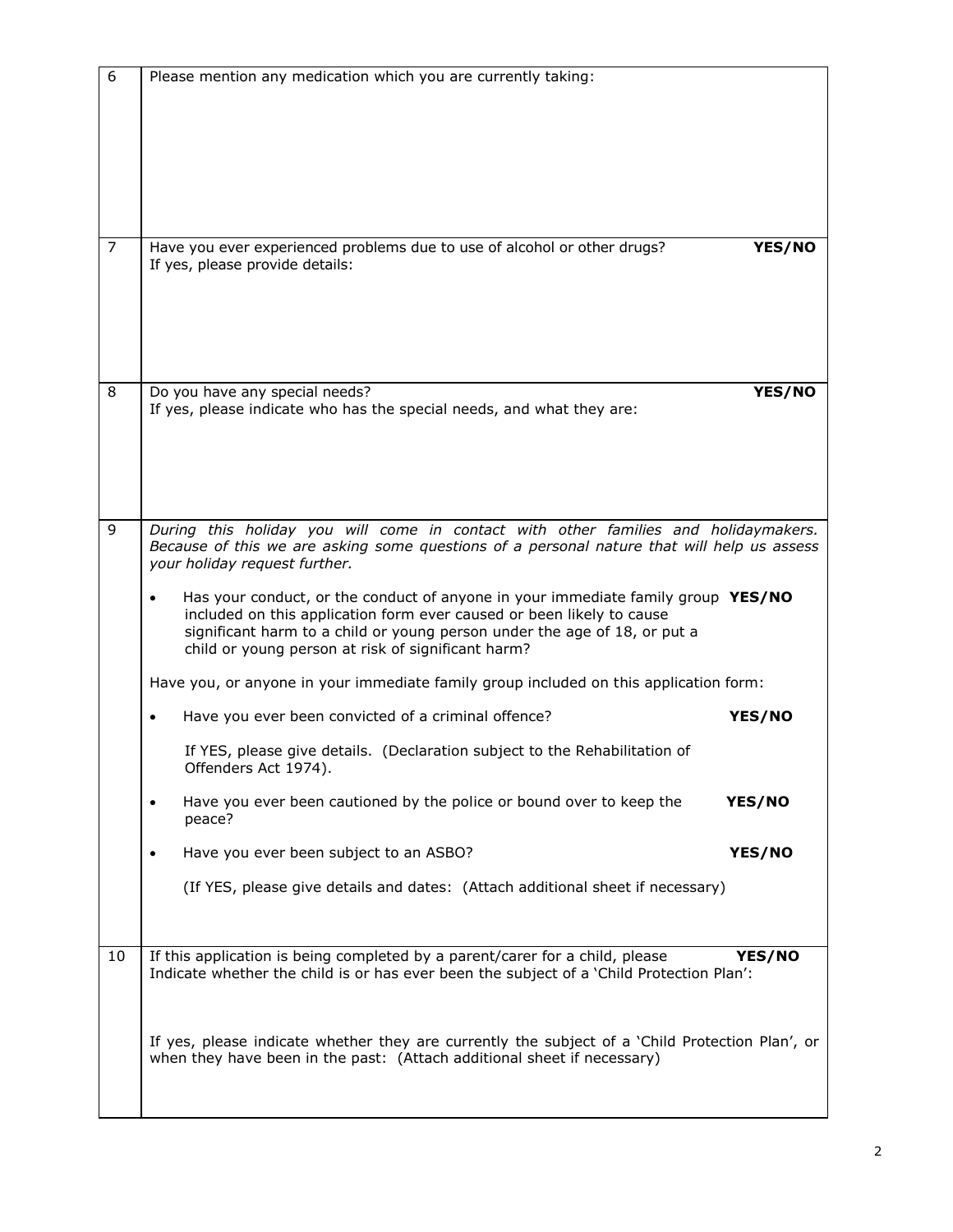| 11 | Is there anything else you would like us to know, as we consider this application?                                                                                                                                                                                                                                                                                                                                                                                                                                                              |  |  |  |
|----|-------------------------------------------------------------------------------------------------------------------------------------------------------------------------------------------------------------------------------------------------------------------------------------------------------------------------------------------------------------------------------------------------------------------------------------------------------------------------------------------------------------------------------------------------|--|--|--|
|    |                                                                                                                                                                                                                                                                                                                                                                                                                                                                                                                                                 |  |  |  |
|    |                                                                                                                                                                                                                                                                                                                                                                                                                                                                                                                                                 |  |  |  |
|    |                                                                                                                                                                                                                                                                                                                                                                                                                                                                                                                                                 |  |  |  |
|    |                                                                                                                                                                                                                                                                                                                                                                                                                                                                                                                                                 |  |  |  |
|    |                                                                                                                                                                                                                                                                                                                                                                                                                                                                                                                                                 |  |  |  |
| 12 | Referring agents: If Mothers' Union can, potentially, offer you a holiday, your application may<br>need to be supported by someone who knows you in a professional capacity, such as your GP,<br>any other health professional, a social worker, a member of the clergy, a head teacher, etc.<br>They will be asked to read through this form, and to complete a separate form confirming<br>their endorsement of your application. Mothers' Union may contact your referring agent to<br>seek clarification of any aspects of the application. |  |  |  |
|    | Please indicate their name, profession and contact details (including telephone number)<br>below:                                                                                                                                                                                                                                                                                                                                                                                                                                               |  |  |  |
|    |                                                                                                                                                                                                                                                                                                                                                                                                                                                                                                                                                 |  |  |  |
|    |                                                                                                                                                                                                                                                                                                                                                                                                                                                                                                                                                 |  |  |  |
| 13 | Data Protection:                                                                                                                                                                                                                                                                                                                                                                                                                                                                                                                                |  |  |  |
|    |                                                                                                                                                                                                                                                                                                                                                                                                                                                                                                                                                 |  |  |  |
|    | Under the General Data Protection Regulations 2018, Mothers' Union in the Diocese of<br>Coventry need your agreement to hold the information you have supplied:                                                                                                                                                                                                                                                                                                                                                                                 |  |  |  |
|    | To copy in its entirety (including answers to questions 9-10) to whoever will act as a<br>$\bullet$                                                                                                                                                                                                                                                                                                                                                                                                                                             |  |  |  |
|    | referring agent for you/your family<br>For use in connection with our charitable purposes (Please note that if you answer 'yes' in                                                                                                                                                                                                                                                                                                                                                                                                              |  |  |  |
|    | $\bullet$<br>response to questions 9-10 the information will be treated confidentially by those<br>involved in administering Away From It All holidays. All information received is stored<br>under secure conditions).                                                                                                                                                                                                                                                                                                                         |  |  |  |
|    | To pass on contact details and any other necessary information required to booking<br>$\bullet$<br>agents/holiday venue.                                                                                                                                                                                                                                                                                                                                                                                                                        |  |  |  |
|    | The General Data Protection Regulations 2018 indicates that information should be kept for no<br>longer than is necessary. In the context of AFIA holidays it is advisable for the records to be<br>kept for six years, after which they will be disposed of as confidential data. (If the paperwork<br>includes for example references to any serious incidents or notes of additional assessments<br>that were undertaken, further advice would be sought before the records are destroyed).                                                  |  |  |  |
| 14 | Please sign here below, to confirm that:                                                                                                                                                                                                                                                                                                                                                                                                                                                                                                        |  |  |  |
|    | To the best of your knowledge, the information you have supplied is true and complete.<br>Any false statements may cause sufficient cause for not being selected for the holiday.<br>You give your consent to the information you have supplied being used in the ways<br>$\bullet$<br>indicated.                                                                                                                                                                                                                                               |  |  |  |
|    | You, on behalf of all applicants within your family group named on this form, agree to the<br>Booking Conditions for Away From It All holidays, sent to you with this application form.                                                                                                                                                                                                                                                                                                                                                         |  |  |  |
|    | Your signature:<br>Date:                                                                                                                                                                                                                                                                                                                                                                                                                                                                                                                        |  |  |  |
|    |                                                                                                                                                                                                                                                                                                                                                                                                                                                                                                                                                 |  |  |  |
| 15 | Please indicate here the number (if any) of additional sheets you have attached to this<br>application form:                                                                                                                                                                                                                                                                                                                                                                                                                                    |  |  |  |
|    |                                                                                                                                                                                                                                                                                                                                                                                                                                                                                                                                                 |  |  |  |